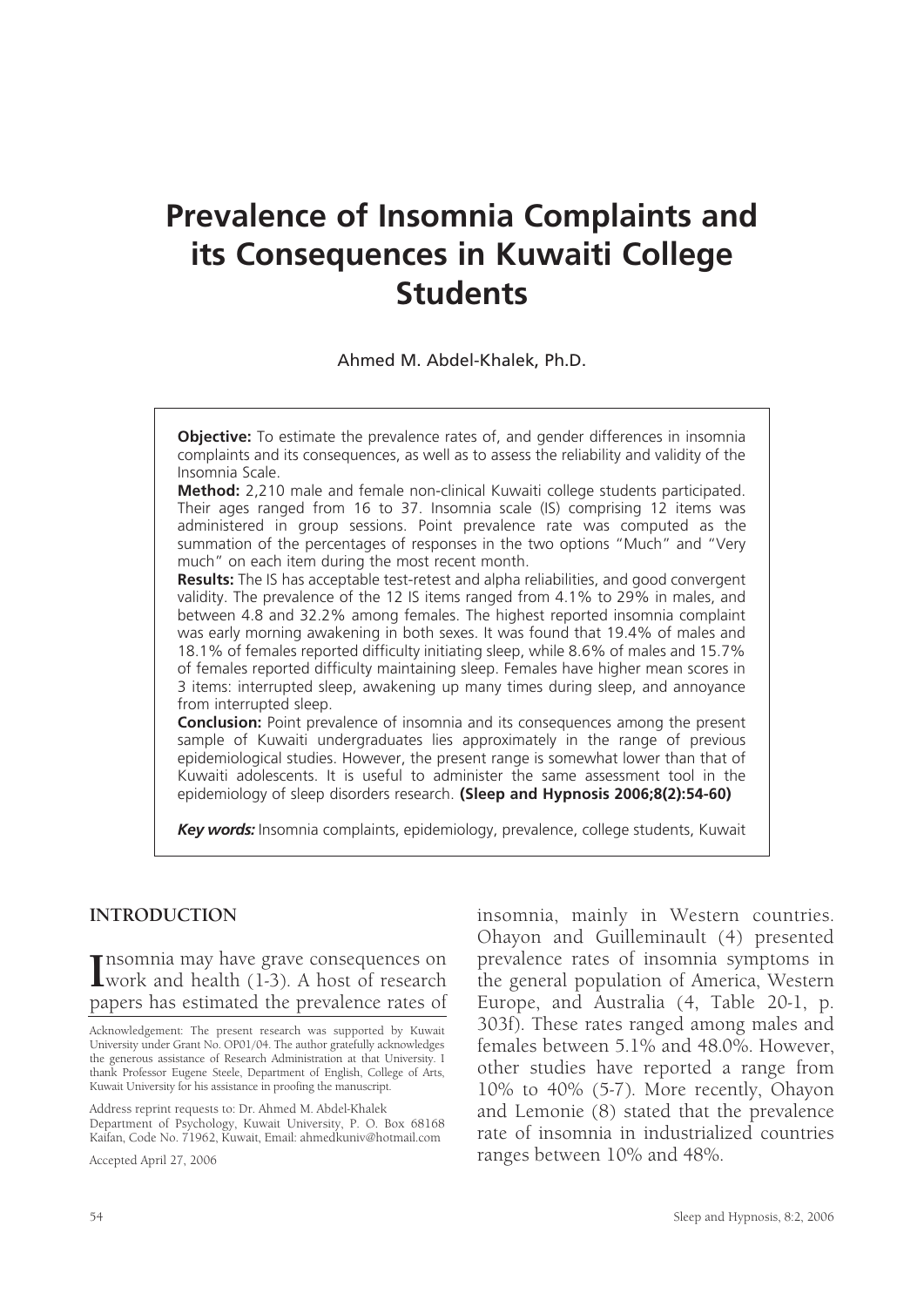It is particularly noteworthy that the vast majority of the published studies on insomnia were carried out on participants from Western countries. Few previous studies have examined non-Western participants, including the Arab populations. In Kuwait, Abdel-Khalek (9) conducted an epidemiologic study of sleep disorders in noninstitutionalized secondary school students (N=2,574) to assess prevalence of complaints of insomnia, hypersomnia, nightmare, sleepwalking, sleep terror, and narcolepsy. This sample ranged from 14 to 18 in age. The point prevalence on all the items ranged from 1% to 37.5%. However, that research was not devoted solely to the study of insomnia complaints, which was assessed by only four indicators. The reported prevalence rates ("Much"+"Very much") for boys and girls, respectively were as follows: difficulty initiating sleep (DIS) (14.5%; 20.5%), fitful and disturbed sleep (8.8%; 15.8%), waking up several times (9.5%; 15.2%) and insufficient sleep (35.2%; 37.5%).

More recently, Abdel-Khalek (10) constructed the Insomnia Scale (IS) and administered it to 5,044 Kuwaiti adolescents. It was found that the prevalence of the 12 IS items ranged from 6.4% to 31.7% in boys, and between 6.5% and 35.9% among girls. The highest reported insomnia complaint was early morning awakenings (EMA), i.e., 31.7% in boys, and 35.9% in girls. It was found also that 14.6% of boys and 20.3% of girls reported DIS, while 8.6% of boys and 15.7% of girls reported difficulty maintaining sleep (DMS). Girls have higher mean scores than their boy counterparts in most of the IS items. This author concluded that there is a need to agree upon the methodology, especially the assessment tool, for an epidemiology of sleep complaint research.

To fulfill this goal, insomnia was ascertained using the Insomnia Scale (IS) developed by Abdel-Khalek in Kuwait (10). This common methodology provides the basis for comparative analyses of the epidemiology of insomnia complaints in the Arabic-speaking populations. Based on both the few studies on insomnia among Arab population, and the probable negative impact of insomnia on university students in this critical and important stage of life, the current investigation has carried out. It is particularly worth mentioning that the present study deals with insomnia complaints and not insomnia as a disorder or syndrome.

The aims of the current investigation, using a Kuwaiti sample of undergraduates, were three-fold: (1) to assess the reliability and validity of the IS, (2) to estimate the prevalence rates of insomnia complaints and its consequences, and (3) to explore the sexrelated differences of insomnia and its consequences.

#### **MATERIAL AND METHODS**

#### **Participants**

A convenient sample of 2,210 volunteer males ( $n=1,056$ ) and females ( $n=1,154$ ) were selected from various colleges at Kuwait University. All of them were Kuwaiti undergraduates. This sample represented 14.7% of the Kuwaiti student population. Their ages ranged from 16 to 37 years. The mean age of the males was 20.17%±2.54 years, while that for the females was 19.97±2.31 years. These participants, as a whole, were neither disturbed clinical cases nor diagnosed institutionalized patients, but rather, were presumably healthy young adults. However, no psychiatric assessment conducted to support that these students had not mental illness.

#### **The Insomnia Scale (IS)**

The IS was constructed in both Arabic and English by Abdel-Khalek (10). It comprised 12 items. Participants were requested to respond to each item on a 5-point scale as follows; 0: No, 1: A little, 2: Moderate, 3: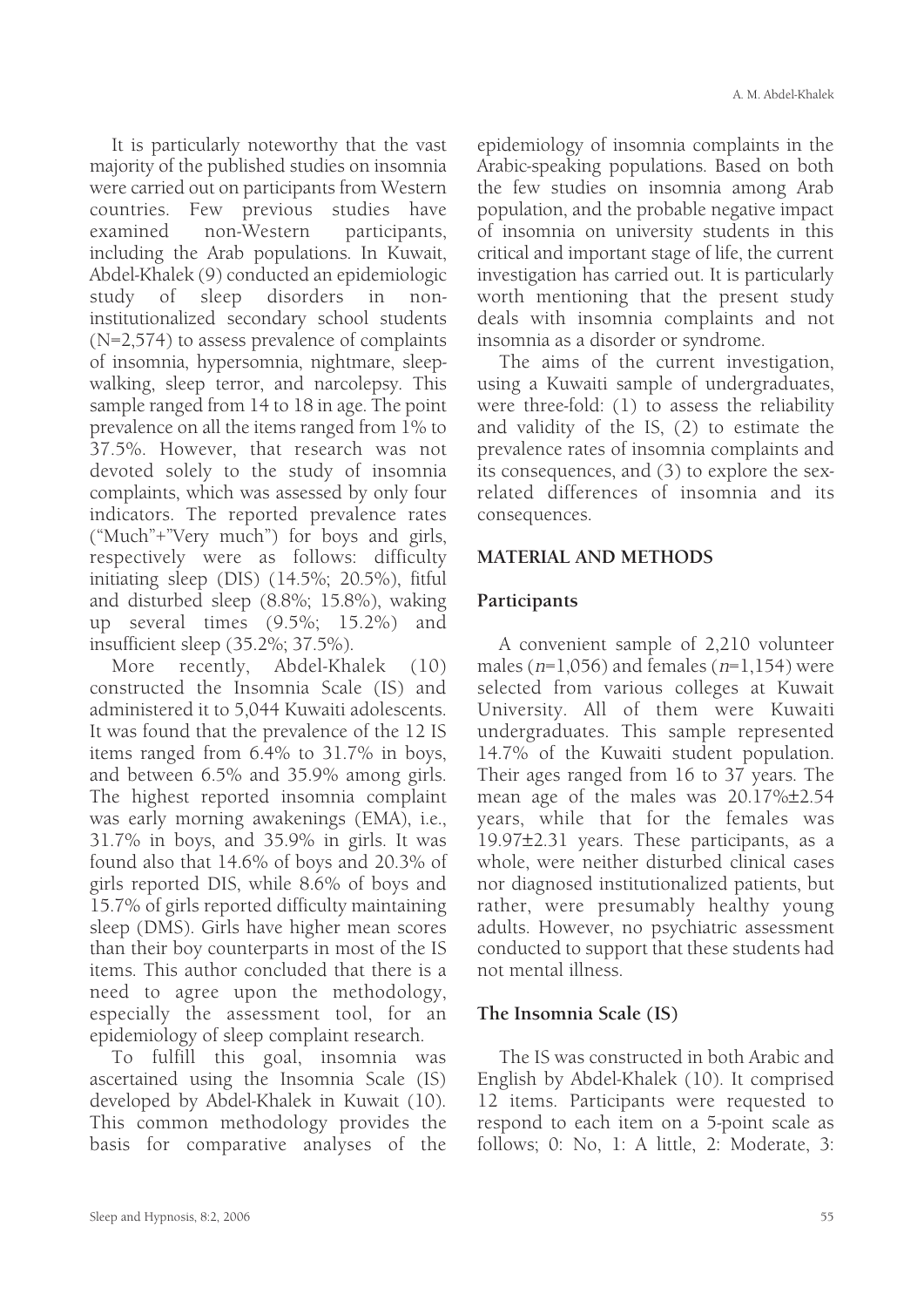Much, and 4: Very much. They were instructed to answer the IS items according to their subjective evaluation, on the basis of their perceived severity during the past month. The IS enjoys good psychometric properties as it applied to Kuwaiti secondary school students (10), as well as the present sample (see Table 1).

## **Procedure**

The Insomnia Scale, along with other questionnaires, was administered to participants in group sessions of approximately 40 students in their classrooms, during regular university hours. The scales were administered to each group in a single session of around 20 minutes. The students provided verbal consent for participation, after the aims of the study were outlined. There were no refusals. However, some incomplete sheets were excluded. No compensation for the students' participation in the study was offered. Assurances were made that anonymity would be maintained. The present investigation was carried out in the year 2004.

Point prevalence rate was defined as the proportion of participants who complained of a given symptom at a specific time (10-12). Therefore, the point prevalence was

computed for each item separately, and the summation of the percentage of responses in the last two options, 3 and 4 (i.e. "Much" and "Very much") was combined to denote the highest frequency of the phenomenon in question during the previous month. This procedure is consistent with previous studies which considered the selection of the options "Always" or "Often" as an indication that the subject has the problem (6,7,9,13).

### **RESULTS**

Table 1 presents the 1-week interval test retest reliability for each item of the IS. These coefficients ranged between 0.57 and 0.92. The item-remainder correlations ranged from 0.32 to 0.67 (all  $p \le 0$  and above). For the total 12 scale items, the test-retest reliabilities were 0.81 and 0.83, and that for Cronbach alpha were 0.84 and 0.87 for males and females respectively, showing good temporal stability and internal consistency. The Arabic Sleep Disorders Scale (14) and the Sleep Questionnaire by Jenkins and his colleagues (15) were used as criteria for the IS. Table 1 shows that all the correlations between the IS individual items and the two criteria were statistically significant and ranged from 0.33 to 0.88. This result displays good convergent validity of the IS in college students.

| Item No.*          | <b>Retest Reliability</b> |              | Item-Remainder r |               | Validity**  |                                           |  |
|--------------------|---------------------------|--------------|------------------|---------------|-------------|-------------------------------------------|--|
|                    | Males N=70                | Females N=71 | Males N=200      | Females N=200 | $C1$ † N=60 | $C2$ <sup><math>\dagger</math></sup> N=65 |  |
|                    | .73                       | .80          | .49              | .54           | .77         | .64                                       |  |
|                    | .71                       | .79          | .59              | .66           | .88         | .79                                       |  |
| 3                  | .82                       | .72          | .48              | .54           | .83         | .76                                       |  |
| 4                  | .60                       | .68          | .32              | .42           | .55         | .50                                       |  |
| 5                  | .62                       | .84          | .41              | .47           | .71         | .43                                       |  |
| 6                  | .57                       | .79          | .49              | .52           | .76         | .56                                       |  |
| ⇁                  | .65                       | .69          | .56              | .60           | .70         | .58                                       |  |
| 8                  | .77                       | .92          | .62              | .67           | .67         | .54                                       |  |
| 9                  | .78                       | .72          | .55              | .61           | .71         | .51                                       |  |
| 10                 | .73                       | .71          | .58              | .59           | .69         | .59                                       |  |
| 11                 | .61                       | .68          | .48              | .52           | .52         | .33                                       |  |
| 12                 | .68                       | .66          | .51              | .48           | .60         | .56                                       |  |
| <b>Total Score</b> |                           |              |                  |               | .94         | .76                                       |  |
| Retest             | .81                       | .83          |                  |               |             |                                           |  |
| $\alpha$           | .84                       | .87          |                  |               |             |                                           |  |

**Table 1. One-Week Test-Retest, Cronbach** α **Reliability, Item-Remainder Correlation, and Convergent Validity of the Insomnia Scale**

\*See the items in Table 2., \*\*All  $p < .01$  and above, 2-tailed,  $\uparrow$ C1 = Criterion 1: The Arabic Sleep Disorders Scale.,  $\downarrow$ C2 = Criterion 2: The Sleep Questionnaire.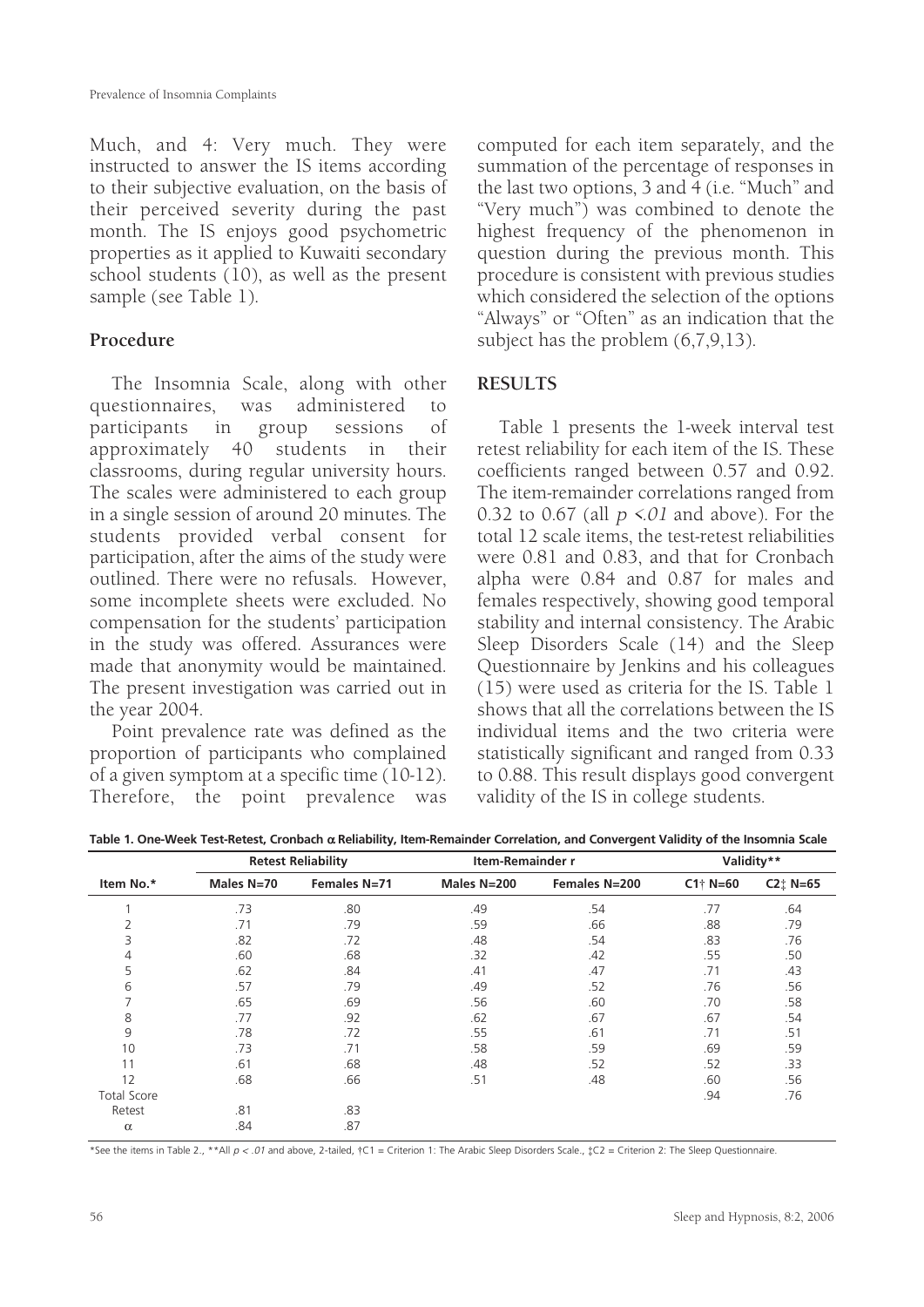Inspection of Table 2 shows that the percentage of response options 3 plus 4 (i.e., "Much and Very much") among males ranged from 4.1 % (Item No. 5) to 29% (item No. 4). Among females, the percentage of response alternatives 3 plus 4 ranged between 4.8% (item No. 5) and 32.2% (item No. 4). Figure 1 presents the percentages of insomnia and its consequences in males and females.

p<.0001); and EMA: 29% and 32.2% (item No. 4).

On the basis of the <sup>t</sup> ratio, females have significantly (p<.0001) higher mean scores than their male counterparts only on 3 items, i.e., No. 2: "My sleep is interrupted and disturbed" ( $t= 5.27$ ), No. 3: "I wake up many times during my sleep" ( $t= 4.77$ ), and No. 10: "My interrupted sleep annoys me" ( $t= 4.18$ ).

|  |  |  | Table 2. Percentages of Respondents by Response Options for Insomnia Scale Items |
|--|--|--|----------------------------------------------------------------------------------|
|--|--|--|----------------------------------------------------------------------------------|

|                                                                |      | Males $(N=1,056)$ |       |      | Females $(N=1,154)$ |      |  |
|----------------------------------------------------------------|------|-------------------|-------|------|---------------------|------|--|
| The Insomnia Scale (IS) items                                  |      | <b>Very Much</b>  |       | Much | <b>Very Much</b>    |      |  |
|                                                                | 3    | 4                 | $3+4$ | 3    | 4                   | 3+4  |  |
| 1. I find it difficult to get to sleep.                        | 12.4 | 7.0               | 19.4  | 13.6 | 4.5                 | 18.1 |  |
| 2. My sleep is interrupted and disturbed.                      | 6.8  | 2.8               | 9.6   | 10.9 | 3.5                 | 14.4 |  |
| 3. I wake up many times during my sleep.                       | 6.4  | 1.9               | 8.3   | 11.6 | 2.2                 | 13.8 |  |
| 4. I wake up early in the morning before getting enough sleep. | 21.5 | 7.5               | 29.0  | 23.4 | 8.8                 | 32.2 |  |
| 5. I feel depressed when it is time for me to go to bed.       | 2.7  | 1.4               | 4.1   | 3.1  | 1.7                 | 4.8  |  |
| 6. Before I fall asleep I have bad thoughts.                   | 14.3 | 8.1               | 22.4  | 14.4 | 9.0                 | 23.4 |  |
| 7. I feel tired when I wake up.                                | 18.2 | 5.8               | 24.0  | 17.6 | 5.9                 | 23.5 |  |
| 8. I normally wake up in a bad mood.                           | 8.1  | 3.6               | 11.7  | 8.4  | 3.0                 | 11.4 |  |
| 9. I get tense when I wake up.                                 | 8.8  | 2.9               | 11.7  | 8.3  | 3.6                 | 11.9 |  |
| 10. My interrupted sleep annoys me.                            | 14.0 | 4.4               | 18.4  | 17.7 | 7.0                 | 24.7 |  |
| 11. My Interrupted sleep affects my relationship with others.  | 7.5  | 1.4               | 8.9   | 5.2  | 2.5                 | 7.7  |  |
| 12. My interrupted sleep affects my work performance.          | 11.7 | 3.3               | 15.0  | 10.9 | 2.7                 | 13.6 |  |



**Figure 1. Percentage of reported insomnia complaints and consequences among males and females (Much + Very much)**

By and large, the main insomnia complaints, among males and females, respectively were, as follows: DIS: 19.4% and 18.1% (item No. 1); DMS: 8.3% and 13.8%; (item No. 3, p<.0001); Interrupted and disturbed sleep: 9.6% and 14.4% (item No. 2,

#### **DISCUSSION**

It is important to note that the Insomnia Scale (IS) has shown itself as a good psychometric instrument. That is, it has good temporal stability, internal consistency, and convergent validity (2 criteria). The present findings are congruent with previous results with Kuwaiti adolescents (10) in which the IS manifested good psychometric properties.

Point prevalence, or the percentages of students complaining of different indicators of insomnia and its consequences (the summation of alternatives: "Much" and "Very much"), ranged from 4.1% to 32.2%. This range lies approximately in prevalence ranges reached by different previous epidemiological studies (4-7). However, the present point prevalence range of insomnia complaints and its consequences among Kuwaiti undergraduates is lower than that range which has been estimated among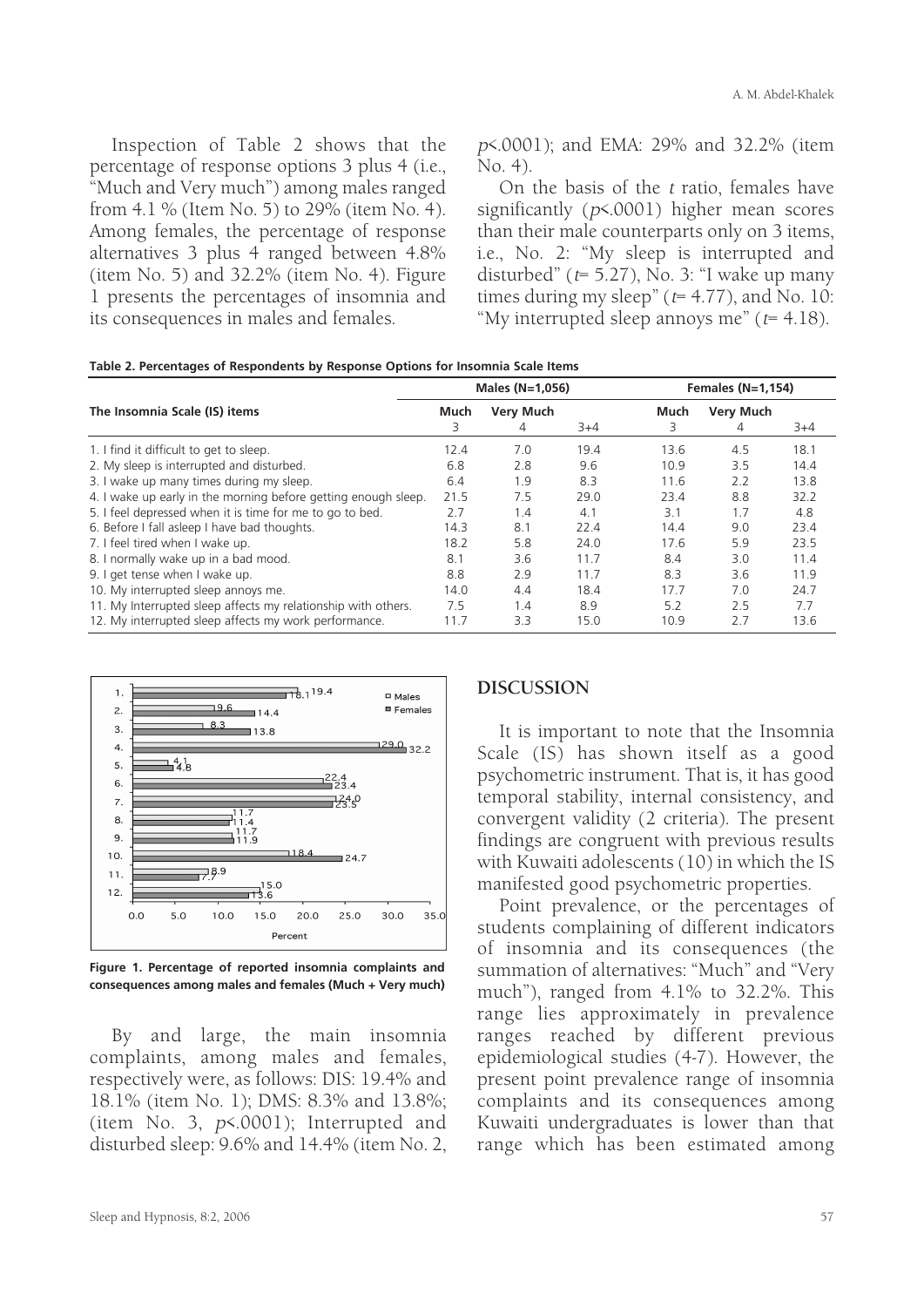Kuwaiti adolescents, i.e., from 6.4% to 35.9%  $(10)$ .

Because the IS was used on both the present study among undergraduates and previous one carried out in a large sample  $(N=5,044)$  of adolescents, both are Kuwaiti participants, the comparison being viable. By and large, the differences between the male adolescents and undergraduates were not large. However, the differences between the female adolescents and undergraduates were very sharp; in which female adolescents reached higher mean scores than their female undergraduate peers on 10 out of the 12 IS items. The last difference may be elucidated in the light of the critical and sensitive position of female Kuwaiti adolescents in proportion to their female peers in the early adulthood. On adolescence, the physical and psychological changes do interact with the social restrictions and the pressures of the study on the secondary school. Among young adults, on the other hand, these changes have been stopped, and the restrictions and pressures are ameliorated. This interpretation did not apply to male adolescents and young adults because the differences between these two developmental stages among males as to restrictions and stresses are not sharp as in females.

Notwithstanding the specific genderrelated differences, the highest reported complaint in males and females was on EMA, i.e., item No. 4: "I wake up early in the morning before getting enough sleep" (29% in males, and 32.2% in females). This finding could be seen as a manifestation of the stresses of study, in addition to the general stresses of life. It is worth mentioning that some female students are married, while some of male students are employed, in addition to their marriage. In these cases, study, marriage and work may impose more stresses on those students. Although the variables of social status and employment were not assessed in the present study, on the basis of the experience of the present

researcher as a professor in this university, both these cases and stresses do exist.

It is particularly noteworthy that the highest reported complaint in the present sample of college students was on EMA. This finding was compatible with a previous result on adolescents (10). Both samples were Kuwaiti participants. Almost every other epidemiological study of insomnia find that frequent or prolonged awakenings are far more common than EMA (2,5,6). This result on Kuwaiti participants could be elucidated on the light of their life style. That is, most of them sleep late at night. Therefore, they wake up before getting enough sleep. However, this point needs further research.

On the other hand, the lowest reported complaint among both males and females was on item No. 5: "I feel depressed when it is time for me to go to bed" (4.1% and 4.8% in males and females, respectively). It is suitable to hypothesize that this item tap a complaint more prevalent in psychopathological cases, in which some patients develop a form of anxiety which may lead to depression associated with going to sleep. Then, "their struggle to fall asleep and their anxiety about possible daytime fatigue set up a conditioned association between bedtime behavior and anxious arousal". (16, p. 836). However, the participants in the present study were presumably healthy individuals.

Based on the summation of 2 responses ("Much" + "Very much") of the present sample of Kuwaiti undergraduates, females reached higher mean scores than their male peers in 9 out of the 12 IS items, regardless of the significance level, but 3 items only reached the significant level. Therefore, it could be concluded that females had significantly higher mean scores than their male counterparts in these salient insomnia complaints. A wide harvest of previous results supported the present finding. (10,17- 21). This result is compatible with the higher mean scores of females than males on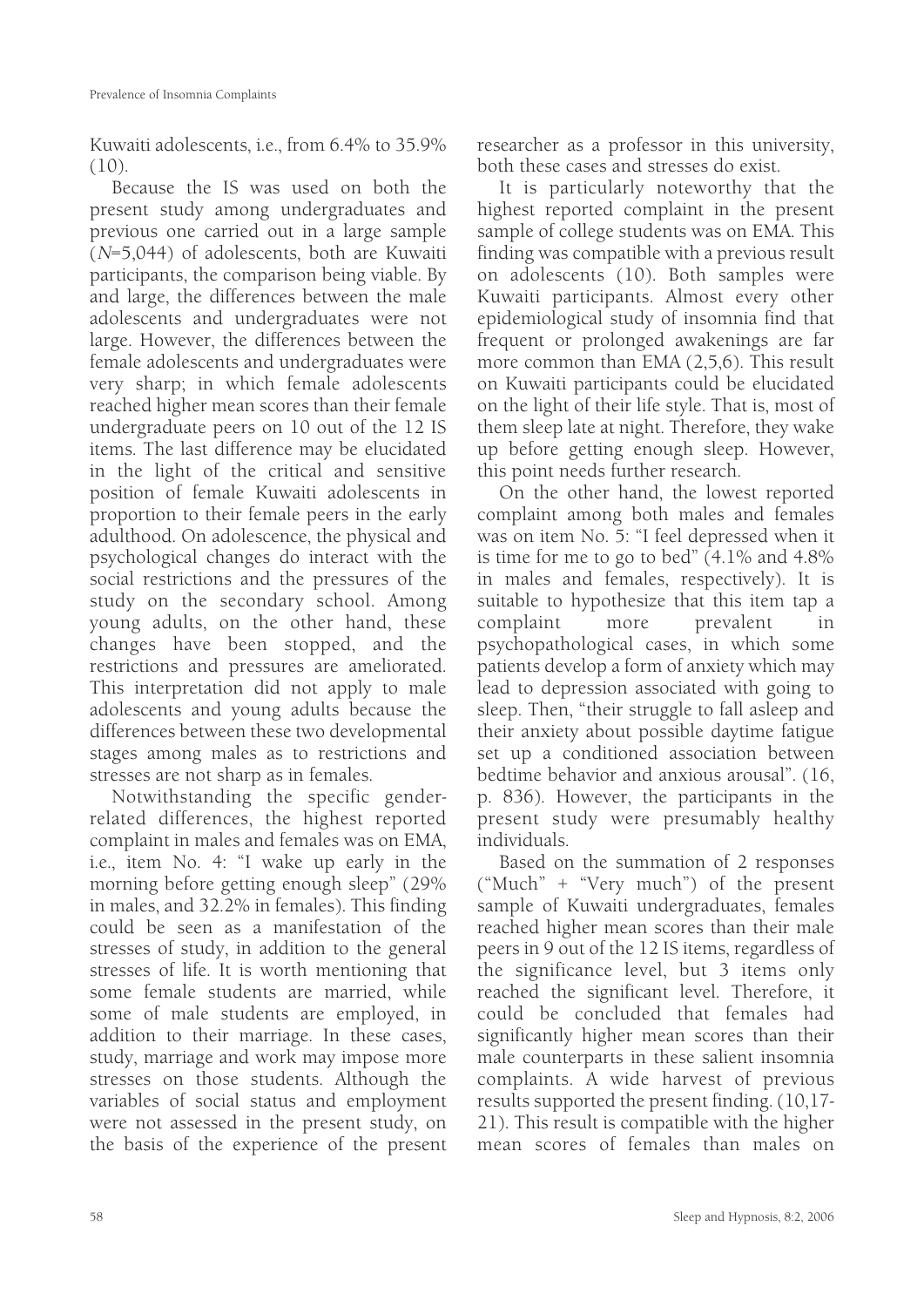anxiety, depression, fear, neuroticism, and pessimism in Arab respondents (22-26). In the same vein, Krystal (27) stated that insomnia occurs more frequently in women than men. An important contributing factor is that insomnia complaint can occur in association with hormonal changes that are unique to women. Furthermore, women are more likely to suffer from major depression and anxiety disorders, which are also associated with insomnia.

Following a similar pattern, it is interesting to note that females had significantly higher mean scores than males

#### **REFERENCES**

- *1. Linton SJ, Bryngelsson IL. Insomnia and its relationship to work and health in a working age population. Journal of Occupational Rehabilitation 2000;10:169-183.*
- *2. Roth T, Ancoli Israel S. Daytime consequences and correlates of insomnia in the United States: results of the 1991 National Sleep Foundation Survey II. Sleep 1999; 22 (Suppl. 2):354–358.*
- *3. Leger D, Guilleminault C, Bader G, Levy E, Paillard M. Medical and socio-professional impact of insomnia. Sleep 2002;25:625-629.*
- *4. Ohayon M M, Guilleminault C. Epidemiology of sleep disorders. In Chokroverty S, Daroff R B, eds. Sleep disorders medicine: basic science, technical considerations, and clinical aspects, 2nd ed., Boston: Butterworth & Heinemann; 1999:301-316.*
- *5. Ancoli-Israel S, Roth T. Characteristics of insomnia in the United States: results of the 1991 National Sleep Foundation Survey I. Sleep 1999;22 (Suppl. 2):347-353.*
- *6. Simon G E, Vonkorff M. Prevalence, burden, and treatment of insomnia in primary care. American Journal of Psychiatry 1997; 154:1417-1423.*
- *7. Liu X, Uchiyama M, Kim K, Okawa M, Shibui K, Kudo Y, Doi Y, Minowa M, Ogihara R. Sleep loss and daytime sleepiness in the general adult population of Japan. Psychiatry Research 2000;93:1-11.*
- *8. Ohayon M M, Lemoine P. A connection between insomnia and psychiatric disorders in the French general population. Encephale 2002;28:420-428.*
- *9. Abdel-Khalek AM. Epidemiologic study of sleep disorders in Kuwaiti adolescents. Perceptual & Motor Skills 2001;93:901-910.*
- *10. Abdel-Khalek AM. Prevalence of reported insomnia and its consequences in a survey of 5,044 adolescents in Kuwait. Sleep 2004;27: 726-731.*

on two items related to interrupted sleep and its consequence, i.e., item No. 2: "My sleep is interrupted and disturbed", and item No. 10: "My interrupted sleep annoys me".

There are several limitations in the current study. Despite the large size of the present sample and its good representativeness of the whole population (14.7%), it was a university-based survey carried out on a limited age range. An important next step in this project, and a question for further investigation, would be to choose a probability sample of the whole Kuwaiti population.

- *11. Burke JD, Regier DA. Epidemiology of mental disorders. In: Hales, RE, Yudofsky SC, Talbott JA, eds. The American psychiatric press textbook of psychiatry. 2nd ed. Washington DC: American Psychiatric Press; 1994:81-104.*
- *12. Streiner DL. Let me count the ways: measuring incidence, prevalence, and impact in epidemiological studies. Canadian Journal of Psychiatry 1998;43:173-179.*
- *13. Foley DJ, Monjan AA, Brown SL, Simonsick EM, Wallace RB, Blazer DG. Sleep complaints among elderly persons: an epidemiologic study of three communities. Sleep 1995;18:425-432.*
- *14. Abdel-Khalek AM, El-Nayal MA. Sleep disorder and its relation to depression, anxiety, and obsession. The 8th Conference of Psychology in Egypt, held in June 6-8, 1992:112-128.*
- *15. Jenkins CD, Stanton BA, Niemcryk SJ, Rose RM. A scale for the estimation of sleep problems in clinical research. Journal of Clinical Epidemiology 1988;41:313-321.*
- *16. Neylan TC, Reynolds III CF, Kupfer DJ. Sleep disorders. In: Hales RE, Yudofsky SC, Talbott JA, eds. The American psychiatric press textbook of psychiatry, 2nd ed. Washington, DC: APA; 1994:833-855.*
- *17. Bixler EO, Vgontzas AN, Lin HM, Vela-Bueno AV, Kales A. Insomnia in central Pennsylvania. Journal of Psychosomatic Research 2002;53:589-592.*
- *18. Chevalier H, Los F, Boichut D, Bianchi M, Nutt D J, Hajak G, Hetta J, Hoffmann G, Crowe C. Evaluation of severe insomnia in the general population: results of a European multinational survey. Journal of Psychopharmacology 1999;13(4, Suppl. 1):S21-S24.*
- *19. Ohayon MM. Prevalence of DSM-IV diagnostic criteria of insomnia: distinguishing insomnia related to mental disorders from sleep disorders. Journal of Psychiatric Research 1997;31:333-346.*